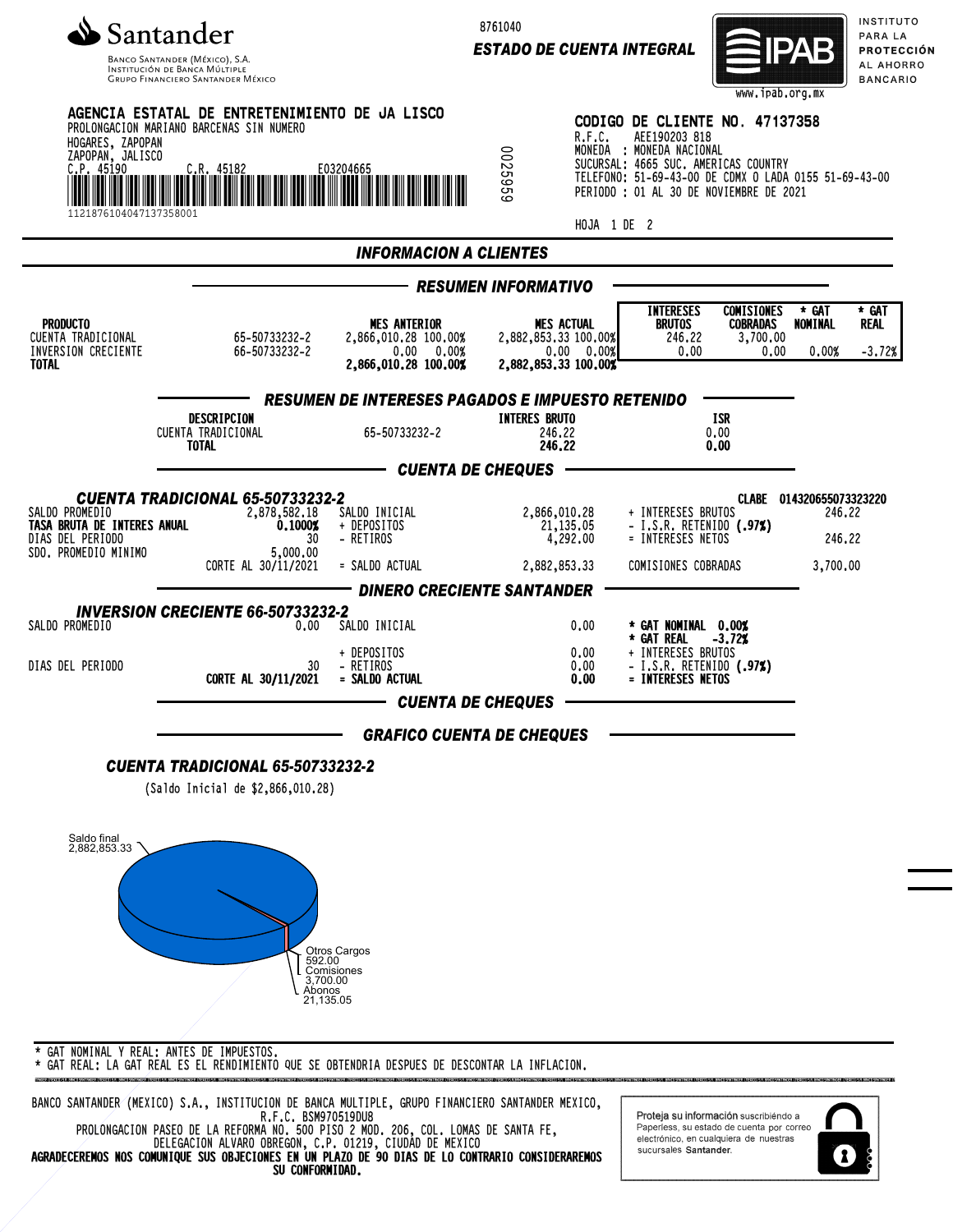

8761040

# *ESTADO DE CUENTA INTEGRAL*

**BANCO SANTANDER (MÉXICO), S.A. INSTITUCIÓN DE BANCA MÚLTIPLE**<br>INSTITUCIÓN DE BANCA MÚLTIPLE<br>GRUPO FINANCIERO SANTANDER MÉXICO

|                                                                                                  |                               |                                                                                                                                                   |                                                           | DETALLE DE MOVIMIENTOS CUENTA DE CHEQUES               |                  |                                                     |                                                    |
|--------------------------------------------------------------------------------------------------|-------------------------------|---------------------------------------------------------------------------------------------------------------------------------------------------|-----------------------------------------------------------|--------------------------------------------------------|------------------|-----------------------------------------------------|----------------------------------------------------|
| <b>FECHA</b><br>31-0CT-2021                                                                      | <b>FOLIO</b>                  | <b>CUENTA TRADICIONAL 65-50733232-2</b><br>DESCRIPCION<br>SALDO FINAL DEL PERIODO ANTERIOR                                                        |                                                           |                                                        | <b>DEPOSITOS</b> | CLABE<br><b>RETIROS</b>                             | 014320655073323220<br><b>SALDO</b><br>2,866,010.28 |
| 01-NOV-2021<br>01-NOV-2021<br>01-NOV-2021                                                        | 0000000<br>0000000<br>0000000 | ABO POR INTERESES DEL PERIODO 01-10-2021 AL 31-10-2021<br>COM MEMBRESIA PAQ TRANSACC 2 OCT 2021<br>I V A OCT 2021                                 |                                                           |                                                        | 246.22           | 2,500.00<br>400.00                                  | 2,866,256.50<br>2,863,756.50                       |
| 09-NOV-2021 5828442                                                                              |                               | ABONO TRANSFERENCIA SPEI HORA 10:11:18<br>RECIBIDO DE BBVA BANCOMER                                                                               |                                                           |                                                        | 20,888.83        |                                                     | 2,863,356.50<br>2,884,245.33                       |
|                                                                                                  |                               | DE LA CUENTA 012180001983581333<br>DEL CLIENTE OPERADORA DE SITES M EXICANOS SA DE CV<br>CLAVE DE RASTREO 002601002111090000099896<br>REF 0678329 |                                                           |                                                        |                  |                                                     |                                                    |
| 29-NOV-2021 0000000                                                                              |                               | CONCEPTO F-816<br>RFC 0SM150106MM9<br>COMISION USO TOKEN GATBOOO68093                                                                             |                                                           |                                                        |                  | 600.00                                              | 2,883,645.33                                       |
| 29-NOV-2021<br>29-NOV-2021 0000000                                                               | 0000000                       | I V A GATB00068093<br>COMISION USO TOKEN GATBOOO68186                                                                                             |                                                           |                                                        |                  | 96.00<br>600.00                                     | 2,883,549.33<br>2,882,949.33<br>2,882,853.33       |
| 29-NOV-2021                                                                                      | 0000000                       | I V A GATB00068186<br><b>TOTAL</b>                                                                                                                |                                                           |                                                        | 21,135.05        | 96.00<br>4,292.00                                   | 2,882,853.33                                       |
|                                                                                                  |                               |                                                                                                                                                   |                                                           | DETALLE DE MOVIMIENTOS DINERO CRECIENTE SANTANDER      |                  |                                                     |                                                    |
| <b>FECHA</b><br>31-0CT-2021                                                                      | <b>FOLIO</b>                  | <b>INVERSION CRECIENTE 66-50733232-2</b><br>DESCRIPCION<br>SALDO FINAL DEL PERIODO ANTERIOR                                                       |                                                           |                                                        | <b>DEPOSITOS</b> | <b>RETIROS</b>                                      | <b>SALDO</b><br>0.00                               |
|                                                                                                  |                               | <b>TOTAL</b>                                                                                                                                      |                                                           |                                                        | 0.00             | 0.00                                                | 0.00                                               |
|                                                                                                  |                               |                                                                                                                                                   |                                                           | <b>INFORMACION FISCAL</b>                              |                  |                                                     |                                                    |
|                                                                                                  | <b>UUID DEL TIMBRADO</b>      | 1A49BE3F-BB6E-4D0D-90B8-8D6A09F9C6A5                                                                                                              |                                                           | NUM. DE CERTIFICADO DEL EMISOR<br>00001000000504535458 |                  | NUM. DE CERTIFICADO DEL SAT<br>00001000000505211329 |                                                    |
| <b>FOLIO INTERNO :</b><br><b>FECHA Y HORA DE EXPEDICION :</b><br>FECHA Y HORA DE CERTIFICACIÓN : |                               |                                                                                                                                                   | 65507332322<br>2021-12-02T06:13:58<br>2021-12-02T06:13:59 |                                                        |                  |                                                     |                                                    |
| REGIMEN FISCAL DEL EMISOR :                                                                      |                               | LUGAR DE EXPEDICION DEL COMPROBANTE :                                                                                                             | 01219 - CIUDAD DE MEXICO                                  | 601 - GENERAL DE LEY PERSONAS MORALES                  |                  |                                                     |                                                    |
| UNIDAD DE MEDIDA :<br><b>METODO DE PAGO :</b><br><b>TIPO DE COMPROBANTE :</b>                    |                               |                                                                                                                                                   | E48 - UNIDAD DE SERVICIO<br><b>INGRESO</b>                | PUE - PAGO EN UNA SOLA EXHIBICION.                     |                  |                                                     |                                                    |
|                                                                                                  |                               |                                                                                                                                                   |                                                           |                                                        |                  | a L                                                 |                                                    |

#### SELLO DIGITAL DEL EMISOR

dwXdWCZDD83UNNX4PjWMJU8VWMDtWJWKqLXCgU3EBfHiDE/IZUZUZG/Z4DUt3C8IBiMEjKd3MUNFWX4NigCjK3qZvnzMVX+/3UXKGRW3NGEF0UZIXZIYaLUOZZU9NZP/tXt5DV0CXWNNYDWFV ONNZVMAUREKQYNKPWZAAR9YXVIVYjS4EOGKSNNUVOM3YDIG/aSItINNgC44aPSeO3ZABPq+3RjZNWZSVp0NT3eKUCZZRDTCXEPF3tN4ZHIXIN9FCyd8ICBKEC9I8PADNZAZDPMVOP4CIBBVPH T2E/KpRyZnxjOOzpEhNoF1IGSDKpxkvNYsSsYVf48YBohxasWuDg==

#### SELLO DIGITAL DEL SAT

VHWO9XCNURMNZG+NQ8DKZCN3RdeRrQ38DNJ1QBN/G4JNLlPGJZXCrUM3GCLMVVNjXI4UURXZM+l//unlQC+jGZUMXIPGNOTY8d/eSePXGVLjNIFlD8tjX4+NZIZMUM9ZF3RGSRPPClLKMU/un GdgR3yKlzIVjuTdxPZAJe1CpRCj4YQG0LLuREjY2mwkIEYsR0vpRc6NmgAEHyiPsTatNydCZvmokr3rJ6MsRZC83iU+cUd4I2L9wrlp/O00ad4FNv7tux34ybIEa0dOcHVJ8lrGZGLdKI1fIG OeJhCzcjaZQl5WHldFfMfsT7B5XF8Y9ILZmFufmc1c0aZ1oB5hcQ==

#### CADENA ORIGINAL DEL COMPLEMENTO DE CERTIFICACION DEL SAT

||1.1|1A49BE3F-BB6E-4D0D-90B8-8D6A09F9C6A5|2021-12-02T06:13:59|INT020124V62|dwXdwEZbD83UNNXQpjWmJu9VwMDtwJWkqLXcgO5EBfHiDE7TZ0Z02g/24D0tSC8lBimEj KQ3MUNFWX4NIQUjK3QZVNZMVX+/3UAKGRW3NGEF0UZIXZIYALUOZZUYNZP/tXt5DV0CXWNNYDWFV0NNZVMAUReKQYNRPWZAAFYYAUIUYjSQEOGKSNNUVOM3YDIQ/dS1tINNGC44dF3e05ZABP q+5RjzhW2sVp6NT5ekOCZ2Rbltxepf3tnQ2HiXih9fCyd8IcBKEC9i8pAbN2AzbPmVoP4cIBB0pHT2E/KpRyZnxjOOzpEhNoF1IGSDKpxkvNYsSsYVf48YBohxasWuDg==|00001000000505 211329||

ESTE DOCUMENTO ES UNA REPRESENTACIÓN IMPRESA DE UN CFDI PAGO EN UNA SOLA EXHIBICION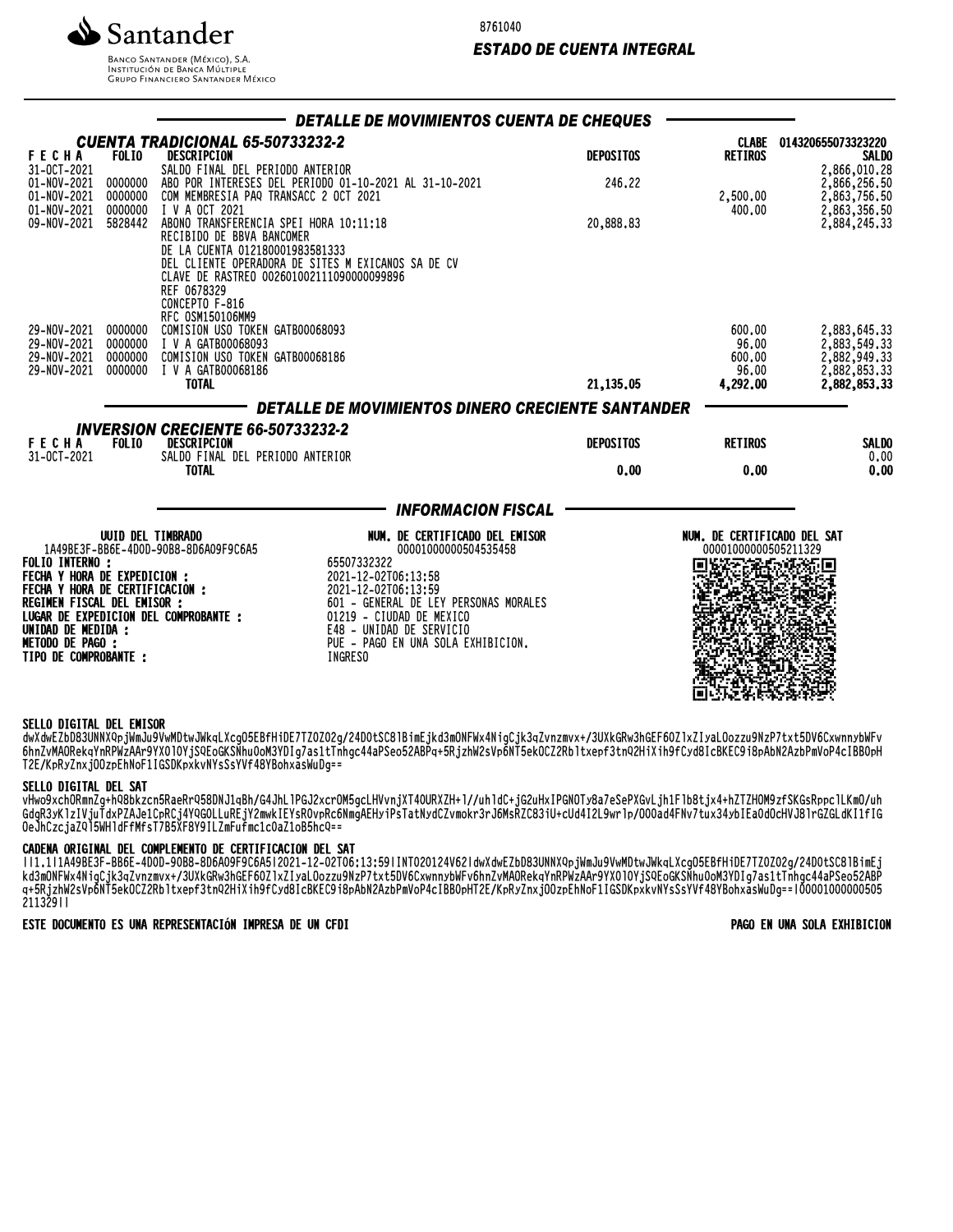

Banco Santander (México), S.A.<br>Institución de Banca Múltiple<br>Grupo Financiero Santander México

## AGENCIA ESTATAL DE ENTRETENIMIENTO DE JA LISCO

1121876104047137358001

8761040

### *ESTADO DE CUENTA INTEGRAL*

CODIGO DE CLIENTE NO. 47137358 PERIODO : 01 AL 30 DE NOVIEMBRE DE 2021

HOJA 2 DE 2

### SIGNIFICADO DE ABREVIATURAS UTILIZADAS EN EL ESTADO DE CUENTA:

|                                                               | ABONO (S)                                                                                                                                                                           | DEB=              | DEBITO                                                               | NO=            | NUMERO                                             |
|---------------------------------------------------------------|-------------------------------------------------------------------------------------------------------------------------------------------------------------------------------------|-------------------|----------------------------------------------------------------------|----------------|----------------------------------------------------|
| ABO=<br>ANUL=<br>ANT=<br>ANTICIP=                             | ANULACIÓN                                                                                                                                                                           | DEP=              | DEPOSITO                                                             | NOM=           | NOMINA                                             |
|                                                               | <b>ANTICIPO</b>                                                                                                                                                                     | <b>DESEM=</b>     | <b>DESEMPLEO</b>                                                     | ORD=           | <b>ORDEN</b>                                       |
|                                                               | ANTICIPADO                                                                                                                                                                          | DEV=<br>DISP=     | DEVOLUCION (ES)                                                      | P≕             | <b>POR</b>                                         |
|                                                               | ASEGURAMIENTO                                                                                                                                                                       |                   | DISPOSICION                                                          | PAG=           | PAGARE (S)                                         |
|                                                               | <b>AUTOMATICO</b>                                                                                                                                                                   | DOMIC=            | DOMICILIACION                                                        | PER=           | <b>PERIODO</b>                                     |
|                                                               | AUTOMOVIL, AUTOMOTRIZ                                                                                                                                                               | EFEC=             | <b>EFECTIVO</b>                                                      | <b>PGO=</b>    | PAGO .                                             |
|                                                               | NÚMERO DE CONTRATO DE FONDOS DE INVERSIÓN                                                                                                                                           |                   | ELECTRONICO (A)                                                      | <b>PZ0=</b>    | <b>PLAZO</b>                                       |
|                                                               | BONIFICACION                                                                                                                                                                        | ELEC=<br>EQUIV=   | <b>EQUIVALENTE</b>                                                   | REC=           | <b>RECIBO</b>                                      |
| ASEG=<br>AUT=<br>AUT0=<br>BME=<br>BONI=<br>C=                 | CON                                                                                                                                                                                 |                   | <b>ESQUEMA</b>                                                       | $REF =$        | REFERENCIA                                         |
| $\zeta/\zeta$                                                 |                                                                                                                                                                                     | ESQ=<br>Fact=     | FACTURACION                                                          | <b>REN=</b>    | RENDIMIENTO                                        |
|                                                               |                                                                                                                                                                                     | FEC=              | FECHA                                                                | $S =$          | <b>SOBRE</b>                                       |
|                                                               | ČAĎA UNO (A)<br>COSTO ANUAL TOTAL<br>COSTO EFECTIVO REMANENTE                                                                                                                       | <b>FED=</b>       | FEDERAL (ES)                                                         | SBC=           | SALVO BUEN COBRO                                   |
| C.A.T. =<br>C.A.T. =<br>C.E.R. =<br>CANC =<br>CAP =<br>CDNX = |                                                                                                                                                                                     |                   | <b>GANANCIA ANÚAL TOTAL</b>                                          |                | SALDO                                              |
|                                                               | CAJERO (S)<br>CANCELACION                                                                                                                                                           | G.A.T.=<br>IMPTO= |                                                                      | SDO=<br>SEG=   | SEGURO (S)                                         |
|                                                               | <b>CAPITAL</b>                                                                                                                                                                      | $INI =$           | IMPUESTO (S)<br>INICIAL                                              | SER=           | SERVICIÒ                                           |
|                                                               | CIUDAD DE MEXICO                                                                                                                                                                    |                   | INT / INTS= INTERES (ES)                                             | SPEI=          | SISTEMA DE PAGOS ELECTRONICOS                      |
| <b>CERTIF=</b>                                                | <b>CERTIFICADO</b>                                                                                                                                                                  | INTAL=            | INTERNACIONÁL                                                        | $SUC =$        | <b>SUCURSAL</b>                                    |
|                                                               |                                                                                                                                                                                     | INV=              | INVERSION                                                            | $I =$          | TASA                                               |
|                                                               |                                                                                                                                                                                     | INVALID=          | <b>INVALIDEZ</b>                                                     | TARJ=          |                                                    |
|                                                               |                                                                                                                                                                                     | $LCI =$           | LINEA DE CREDITO INMEDIATA                                           | $TEF =$        | TARJETA (S)<br>TRANSFERENCIA ELECTRONICA DE FONDOS |
|                                                               |                                                                                                                                                                                     | $LIQ=$            | LIQUIDACION                                                          | $TPV =$        | TERMINAL PUNTO DE VENTA                            |
|                                                               |                                                                                                                                                                                     | LOC=              |                                                                      | <b>TRANSF=</b> | TRANSFERENCIA                                      |
|                                                               |                                                                                                                                                                                     |                   |                                                                      | VTA=           |                                                    |
|                                                               |                                                                                                                                                                                     | LPI=<br>Mora=     | LINEA DE COBERTURA<br>LINEA DE PROTECCION INMEDIATA<br>MORATORIO (S) | $V$ TO=        | VENTA (S)<br>VENCIMIENTO                           |
|                                                               | <b>CENTIFUS CONTROL</b><br>COSCOURING CONTROL<br>CONTROL CONTROL<br>CONTROL CONTINUAL<br>CONTROL CONTROL<br>CONTROL CONTROL CONTROL<br>CTAURTHOUGHTA (S)<br>CTA VIRTHOUGHTA VIRTUAL | $N.$ OP=          | NUMERO DE ÒPÉRACIÓN (ES)                                             |                |                                                    |
|                                                               |                                                                                                                                                                                     |                   |                                                                      |                |                                                    |